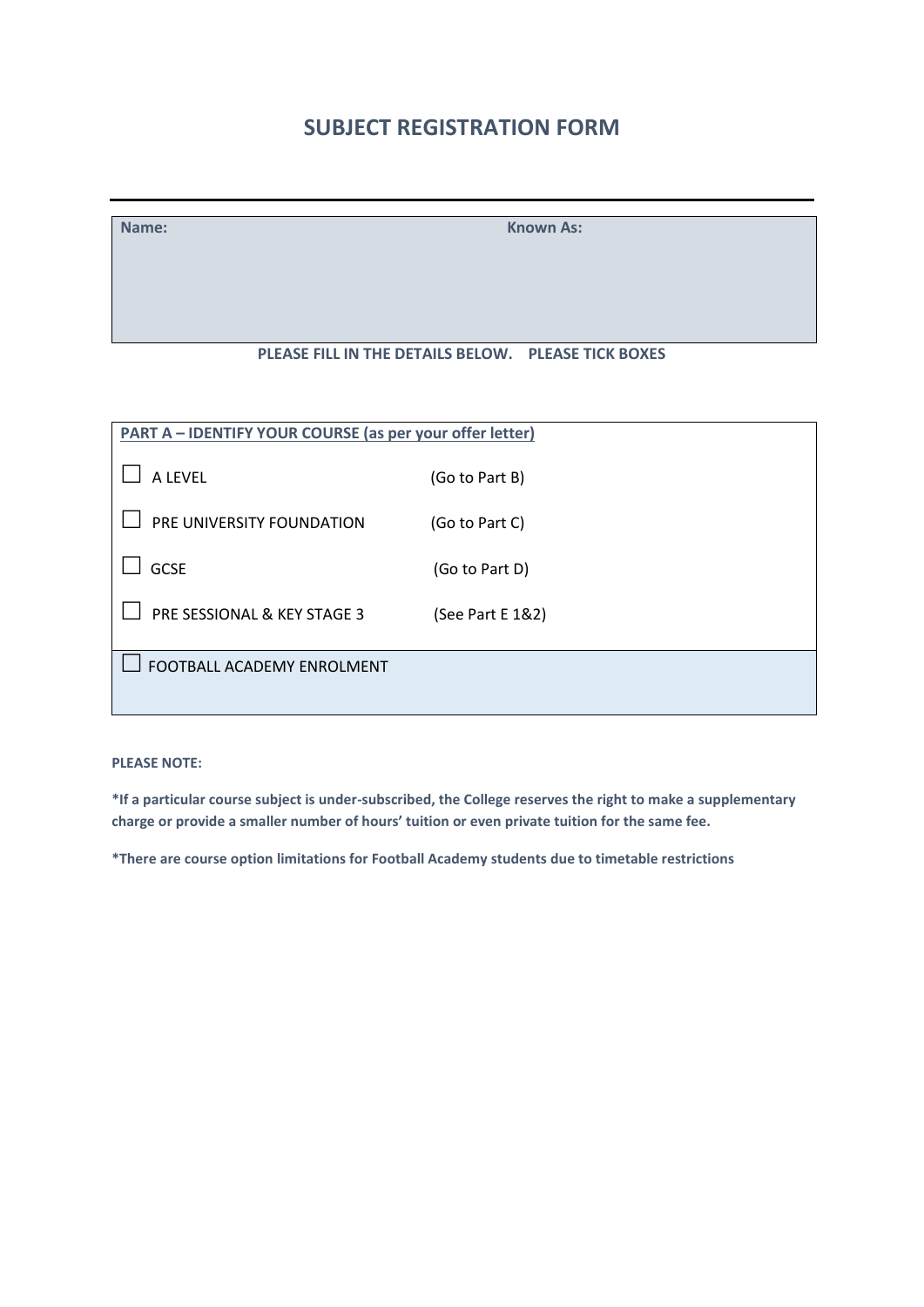#### **PART B – A LEVEL COURSES Choose 3 or 4 subjects that you want to study (1 per BLOCK).**

Students that choose Maths & Further Maths are required to take a further **2** different subjects in addition.

Students enrolling in the Football Academy can only take a maximum of 3 subjects due to Academy commitments.

| <b>BLOCK A</b>                     | <b>BLOCK B</b>               | <b>BLOCK C</b>                             | <b>BLOCKD</b><br>(not available to FA) |
|------------------------------------|------------------------------|--------------------------------------------|----------------------------------------|
| $\Box$ Accounting                  | <b>Computer Science</b><br>⊔ | $\square$ Art                              | <b>Business Studies</b>                |
| $\Box$ Art                         | $\Box$ Further Maths I       | <b>Physical Education</b><br>$\mathcal{L}$ | $\Box$ Further Maths II                |
| Biology<br>ப                       | $\Box$ Law                   | Chemistry<br>$\overline{\phantom{a}}$      | $\Box$ Maths (Core)                    |
| <b>Business Studies</b><br>$\perp$ | $\Box$ Maths                 | Economics<br>┓                             | $\Box$ Physics                         |
| English Literature<br>⊔            | Politics                     | <b>Further Maths I</b>                     | History                                |
| Sociology                          | Spanish                      | Geography                                  |                                        |
| Physics                            | Psychology                   | History<br>×.                              |                                        |
|                                    | <b>Physical Education</b>    | Maths<br>×.                                |                                        |
|                                    |                              |                                            |                                        |

Intended Undergraduate Degree Course: \_\_\_\_\_\_\_\_\_\_\_\_\_\_\_\_\_\_\_\_\_\_\_\_\_\_\_\_\_\_\_\_\_\_\_\_\_\_\_\_\_\_\_\_\_\_\_\_\_\_\_\_\_

#### **NOTES**:

Students wishing to apply to American Universities will additionally need to enrol for a SAT course which is completed online via the Kaplan organisation

Students wishing to impress universities should additionally include EPQ (Extended Project Qualification)

#### **I** want to take EPQ □ (please tick)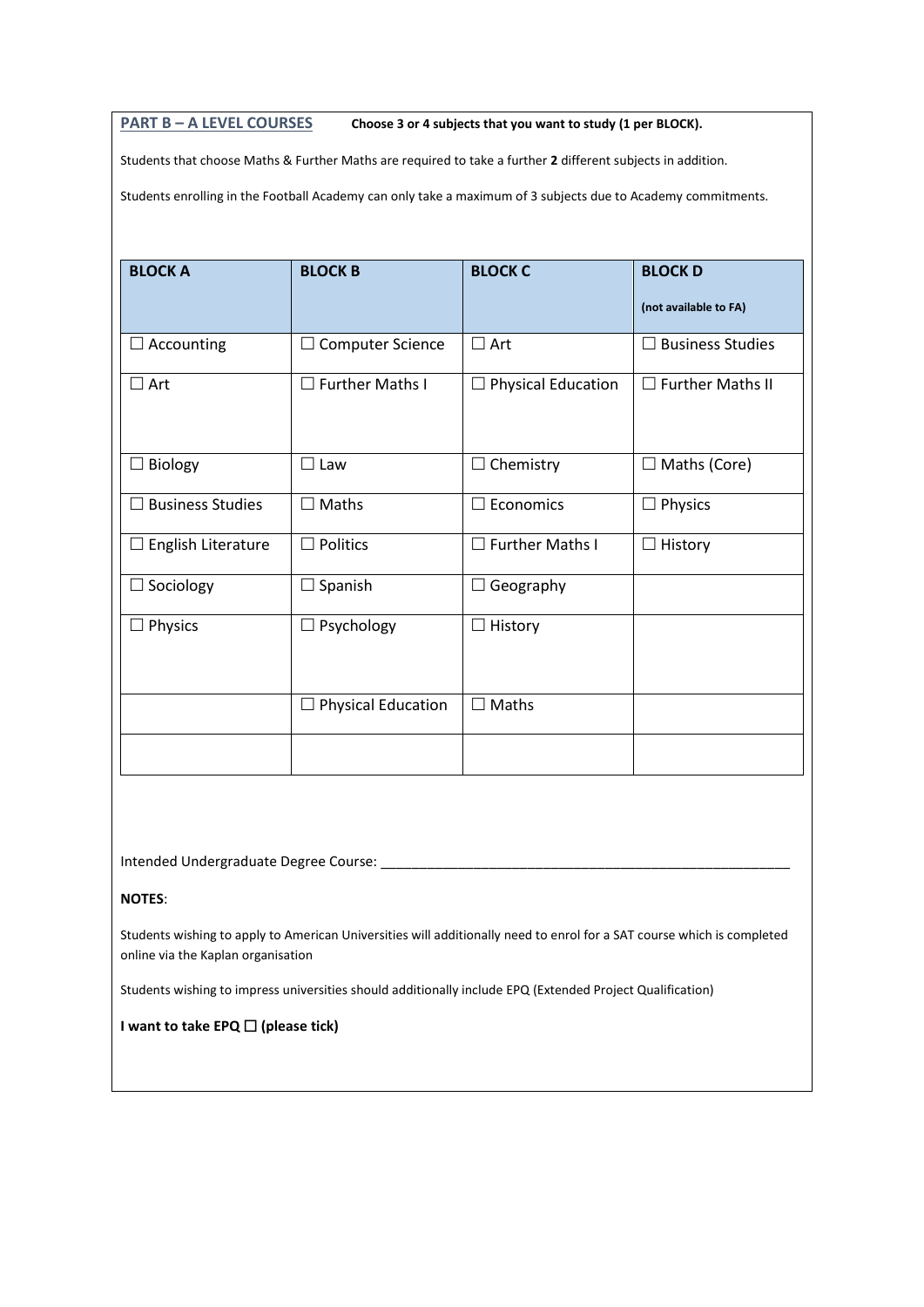#### **PART C - PRE UNIVERSITY FOUNDATION PROGRAMME Choose one course pathway**

This is a one year course for students with appropriate qualifications to gain acceptance to a range of UK universities. This course contains compulsory and optional components according to students' intended career paths. The 8 optional components will be discussed with the vice Principal on arrival. **Please refer to the College website for available components.**

\* Please note the UFP is also available as a two year course with completion of 12 components (10 best components selected for course graduation)

Your Compulsory Subjects:

l,

| Core Mathematics                                                              | <b>Communication Skills</b> |  |  |  |
|-------------------------------------------------------------------------------|-----------------------------|--|--|--|
| YOUR ACADEMIC PATHWAY: (popular pathways below)                               |                             |  |  |  |
| Finance & Business                                                            | $\Box$ Law                  |  |  |  |
| Engineering                                                                   | Architecture                |  |  |  |
| <b>Communication &amp; Media</b>                                              | <b>Sports Management</b>    |  |  |  |
| Medicine/Pharmacy/Dentistry                                                   | <b>Computer Science</b>     |  |  |  |
| Please advise if you wish to pursue an alternative pathway than stated above: |                             |  |  |  |
|                                                                               |                             |  |  |  |
| <b>Intended Undergraduate Course:</b>                                         |                             |  |  |  |
|                                                                               |                             |  |  |  |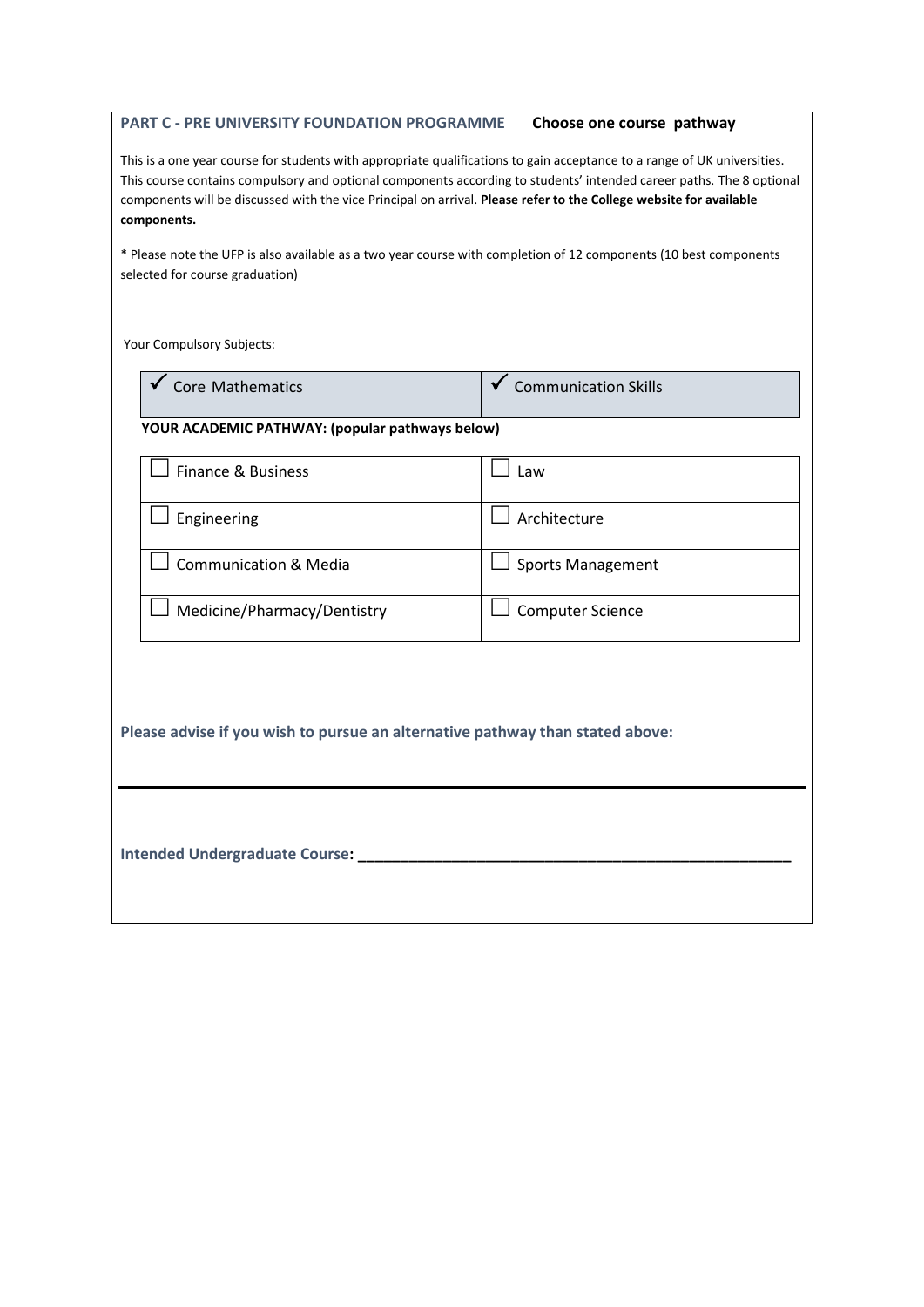| <b>PART D - GCSE COURSES</b>                                                                                    | Choose one course                                                                                                |                                              |                                              |  |  |
|-----------------------------------------------------------------------------------------------------------------|------------------------------------------------------------------------------------------------------------------|----------------------------------------------|----------------------------------------------|--|--|
|                                                                                                                 | Please note: The availability of GCSE courses is subject to demand and certain combinations may not be possible. |                                              |                                              |  |  |
| $\Box$ ONE YEAR GCSE COURSE (G1)                                                                                |                                                                                                                  |                                              |                                              |  |  |
| This fast track course is suitable for students aged 15 or over. You will study 4 CORE Subjects:                |                                                                                                                  |                                              |                                              |  |  |
|                                                                                                                 |                                                                                                                  |                                              |                                              |  |  |
| √ Maths                                                                                                         | √English Language                                                                                                | $\checkmark$ Science                         | ✔ Business Studies                           |  |  |
|                                                                                                                 |                                                                                                                  |                                              |                                              |  |  |
|                                                                                                                 |                                                                                                                  |                                              |                                              |  |  |
| Each of the subjects leads to a GCSE or equivalent qualification.                                               |                                                                                                                  |                                              |                                              |  |  |
| You should choose 1 optional subject                                                                            |                                                                                                                  |                                              |                                              |  |  |
|                                                                                                                 |                                                                                                                  |                                              |                                              |  |  |
| $\Box$ History                                                                                                  |                                                                                                                  |                                              |                                              |  |  |
| $\Box$ Geography                                                                                                |                                                                                                                  |                                              |                                              |  |  |
|                                                                                                                 |                                                                                                                  |                                              |                                              |  |  |
| $\Box$ Physical Education                                                                                       |                                                                                                                  |                                              |                                              |  |  |
|                                                                                                                 |                                                                                                                  |                                              |                                              |  |  |
| $\Box$ TWO YEAR GCSE COURSE (G2)                                                                                |                                                                                                                  |                                              |                                              |  |  |
| This course contains 3 CORE subjects and 3 OPTIONAL subjects & allows subjects to be studied in greater detail. |                                                                                                                  |                                              |                                              |  |  |
|                                                                                                                 |                                                                                                                  |                                              |                                              |  |  |
| $\checkmark$ Maths                                                                                              | $\checkmark$ English                                                                                             | $\sqrt{\ }$ Science                          |                                              |  |  |
|                                                                                                                 |                                                                                                                  | (GCSE qualification type defined by ability) | (GCSE qualification type defined by ability) |  |  |
|                                                                                                                 |                                                                                                                  |                                              |                                              |  |  |
| You should choose three subjects, one from each column                                                          |                                                                                                                  |                                              |                                              |  |  |
| <b>Block A</b>                                                                                                  | <b>Block B</b>                                                                                                   | <b>Block C</b>                               |                                              |  |  |
| $\Box$ PE                                                                                                       | $\Box$ Business Studies                                                                                          |                                              | $\Box$ Sociology                             |  |  |
| $\Box$ Art                                                                                                      | $\Box$ History                                                                                                   |                                              | $\Box$ Spanish                               |  |  |
| $\Box$ Citizenship                                                                                              | $\Box$ Psychology                                                                                                | $\Box$ IT                                    |                                              |  |  |
| $\Box$ Geography                                                                                                |                                                                                                                  |                                              | $\Box$ German                                |  |  |
|                                                                                                                 |                                                                                                                  |                                              |                                              |  |  |
| $\square$ French                                                                                                |                                                                                                                  |                                              |                                              |  |  |